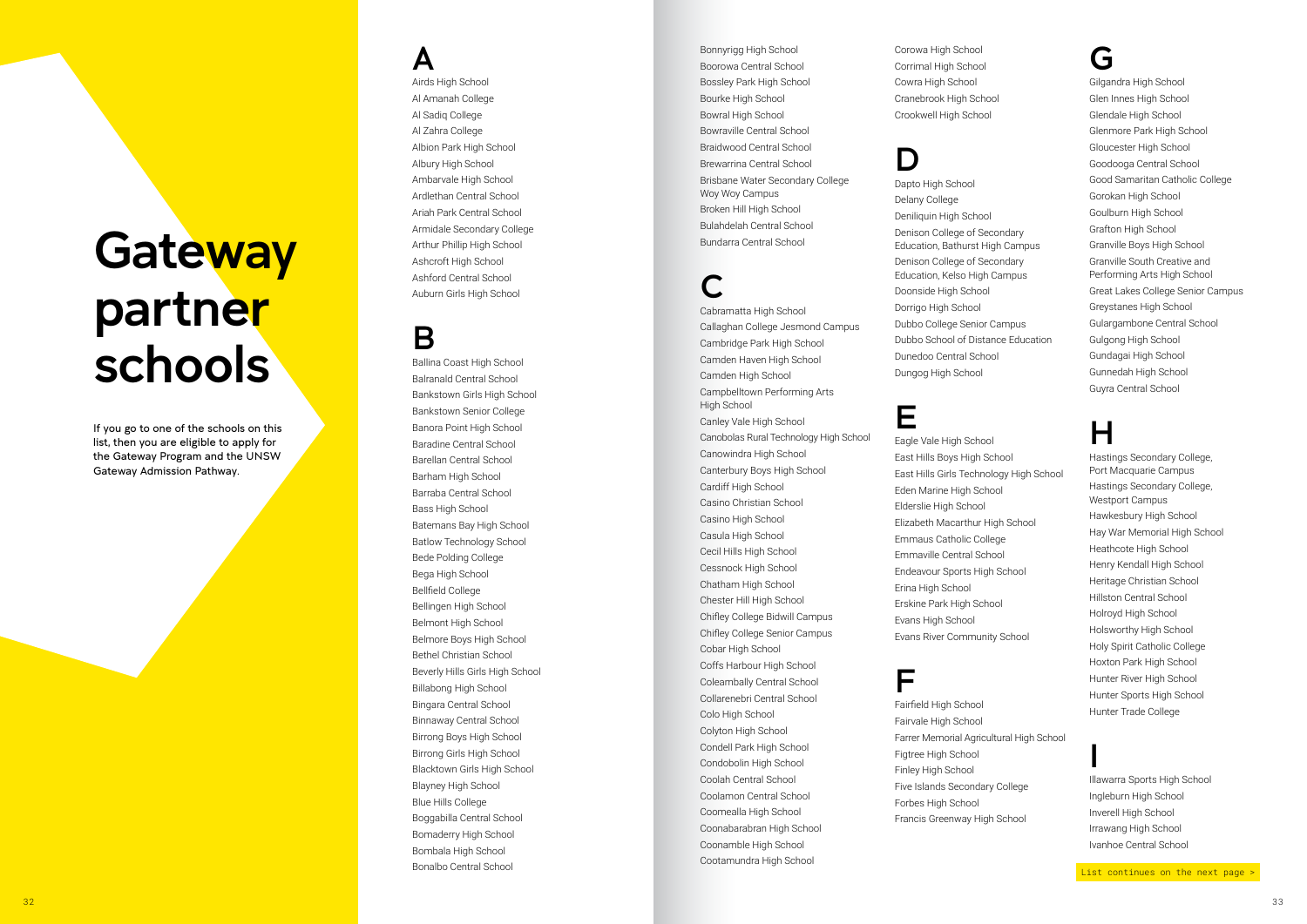### J

J J Cahill Memorial High School James Busby High School James Cook Boys High School James Fallon High School James Meehan High School Jamison High School John Edmondson High School John Therry Catholic High School Junee High School

## K

Kanahooka High School Kandos High School Karabar High School Kariong Mountains High School Keira High School Kempsey Adventist School Kempsey High School Kingscliff High School Kingsgrove High School Kingsgrove North High School Kingswood High School Kogarah High School Kooringal High School Kurri Kurri High School Kyogle High School

#### L

La Salle Academy La Salle Catholic College Lake Cargelligo Central School Lake Illawarra High School Lake Macquarie High School Lake Munmorah High School Leeton High School Leumeah High School Lightning Ridge Central School Lisarow High School Lithgow High School Liverpool Boys High School Liverpool Girls High School Lockhart Central School Loyola Senior High School Lurnea High School

#### M

Macarthur Adventist College Macintyre High School Macksville High School Maclean High School Maitland Grossmann High School Maitland Grossmann High School Maitland High School Manilla Central School Manning Valley Anglican College Marian Catholic College (Griffith) Maronite College of the Holy Family - Parramatta Marsden High School Mary MacKillop Catholic College Matraville Sports High School Melville High School Mendooran Central School Menindee Central School Merriwa Central School Merrylands High School Miller High School Mitchell High School Molong Central School Monaro High School Moorebank High School Moorefield Girls High School Moree Secondary College Albert St Campus Morisset High School Moruya High School Moss Vale High School Mount Annan High School Mount Austin High School Mountain View Adventist Mount View High School Mudgee High School Mulwaree High School Mungindi Central School Murray High School Murrumbidgee Regional High School

Murrumburrah High School Murwillumbah High School Muswellbrook High School

#### N

Nambucca Heads High School Narara Valley High School Narooma High School Narrabri High School Narrandera High School Narromine High School Nepean Creative and Performing Arts High School Newcastle High School Nimbin Central School Northlakes High School Northern Beaches Secondary College Cromer Campus Nowra High School Nyngan High School

#### O

Oak Flats High School Oaklands Central School Oberon High School Orange High School Orara High School Oxley High School

#### P

Pacific Coast Christian School Pacific Valley Christian School Parkes Christian School Parkes High School Patrician Brothers College Blacktown Patrician Brothers' College Fairfield Peak Hill Central School Peel High School Pendle Hill High School Picnic Point High School Picton High School Plumpton High School Portland Central School Prairiewood High School Punchbowl Boys High School

Q Queanbeyan High School Quirindi High School

List continues on the next page >